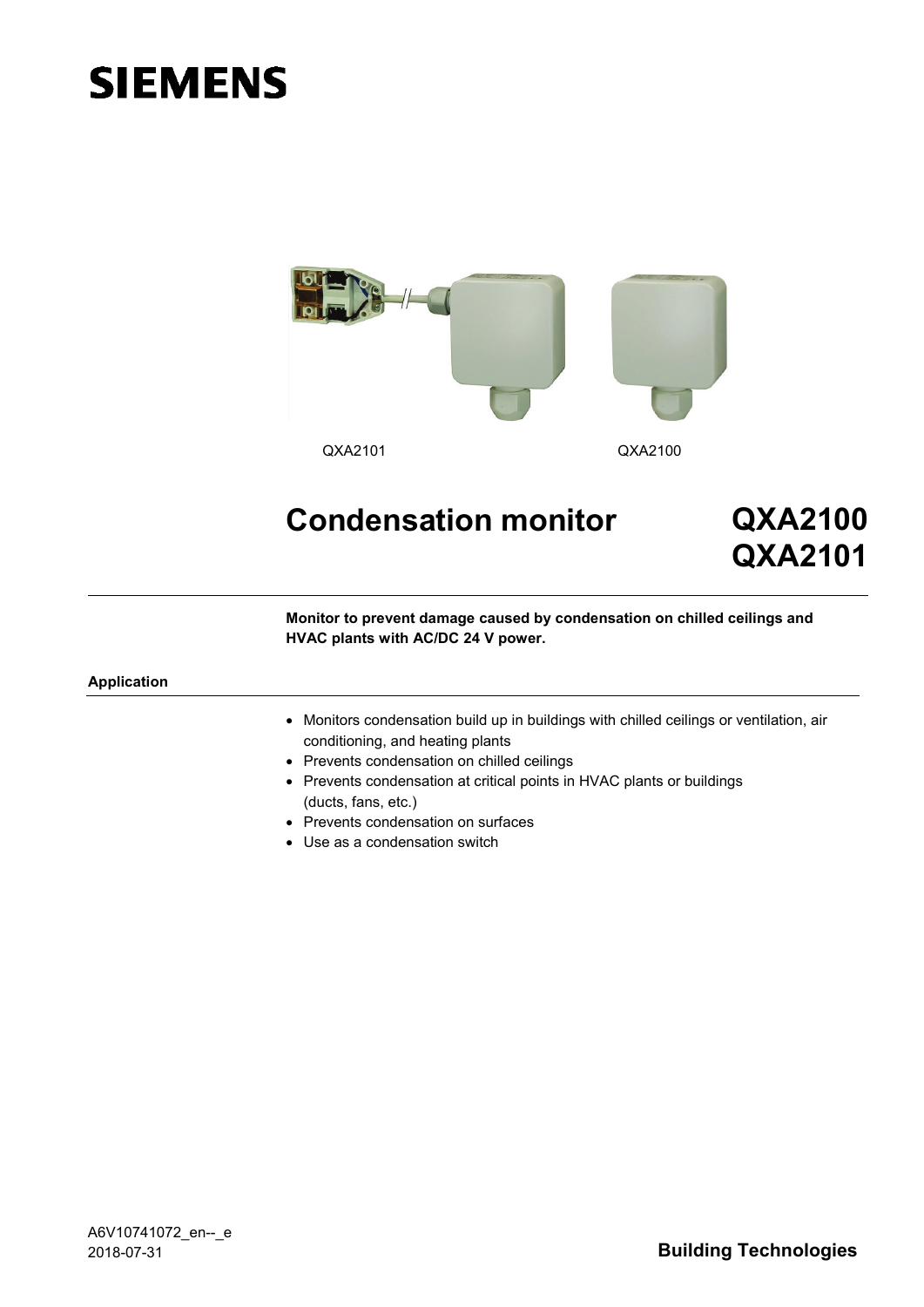With the sensing element, the condensation monitor records relative humidity close to the dew point (=100 % r. h.). The resistance of the sensing element raises sharply between 90...100 % r. h. The electronics switch the relay prior to reaching the dew point. For example, switching the relay (2-point output) has the following effect on chilled ceiling applications:

- 1. The cool output is switched off through valve position or controller until the condensation signal disappears.
- 2. Water flow temperature is increased immediately to a selectable value (e.g. 1 to 2 K) and then slowly lowered after the signal disappears.

The specific control function is required on the controller for this application.



The diagram shows the relay status when power is on. When power is off the relay contact Q11-Q12 is closed. The detector does not withstand continuous condensation.

Note

*Key*

## **Technical design**

The device is planned for AC/DC 24 V power with potential free AC/DC 1...30 V changeover contact or with extension module AQX2000 for AC 230 V power with potential free AC/DC 12...250 V changeover contact.

**QXA2100**

Housing with snap-on cover made of pure white, flame retardant thermoplastics with spring-loaded humidity sensing element, holding relay with changeover contact, connection terminals, and Pg 11 cable entry glands made of plastic.



*Key*

2 Fixing screw with strap-on band<br>3 Terminal block

Terminal block

- 
- 4 Nose of snap-on facility<br>5 Slot for lifting the cover 5 Slot for lifting the cover with the help of a screwdriver
- Connection label

542Z33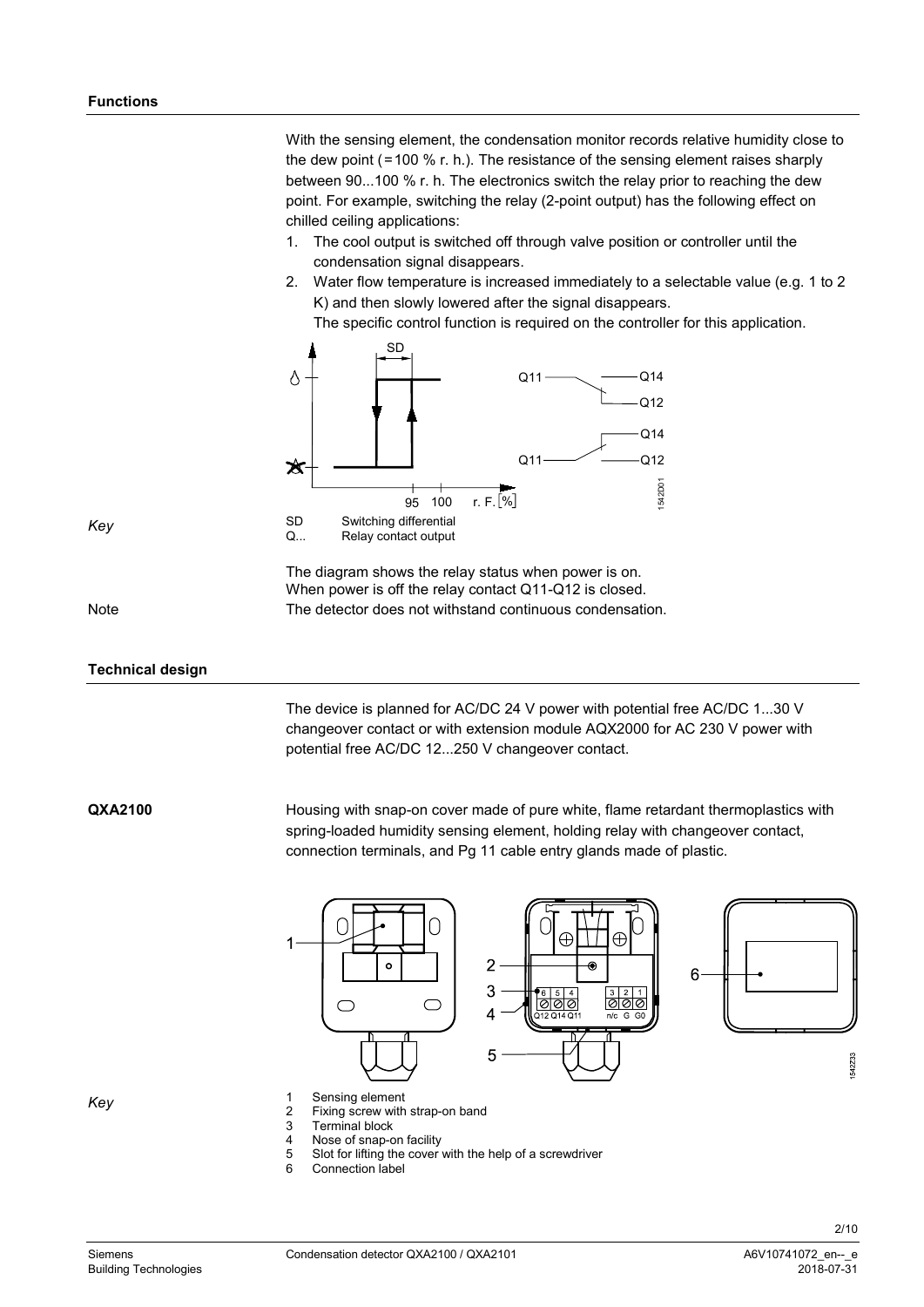The same as QXA2100, but with remote sensor head (fixed cable connection of 1 m) rather than a directly integrated sensor.

View: Sensor head on the mounting side View: Sensor head front side

542Z26



- 1 Sensing element
- 2 Tensioning strap
- 3 Connector cable 1 m to base housing

**AQX2000**

The AQX2000 extension module consists of base, top section, and printed circuit board with lateral connection terminals.



*Note*

The AQX2000 extension module is not supplied anymore.

**RXZ40.1**

The RXZ40.1 terminal cover is available as an option for the AQX2000 extension module. It provides protection against electric shock and keeps terminals free from dust and dirt.

When fitting the terminal cover, ensure that it engages correctly.



Removal of terminal cover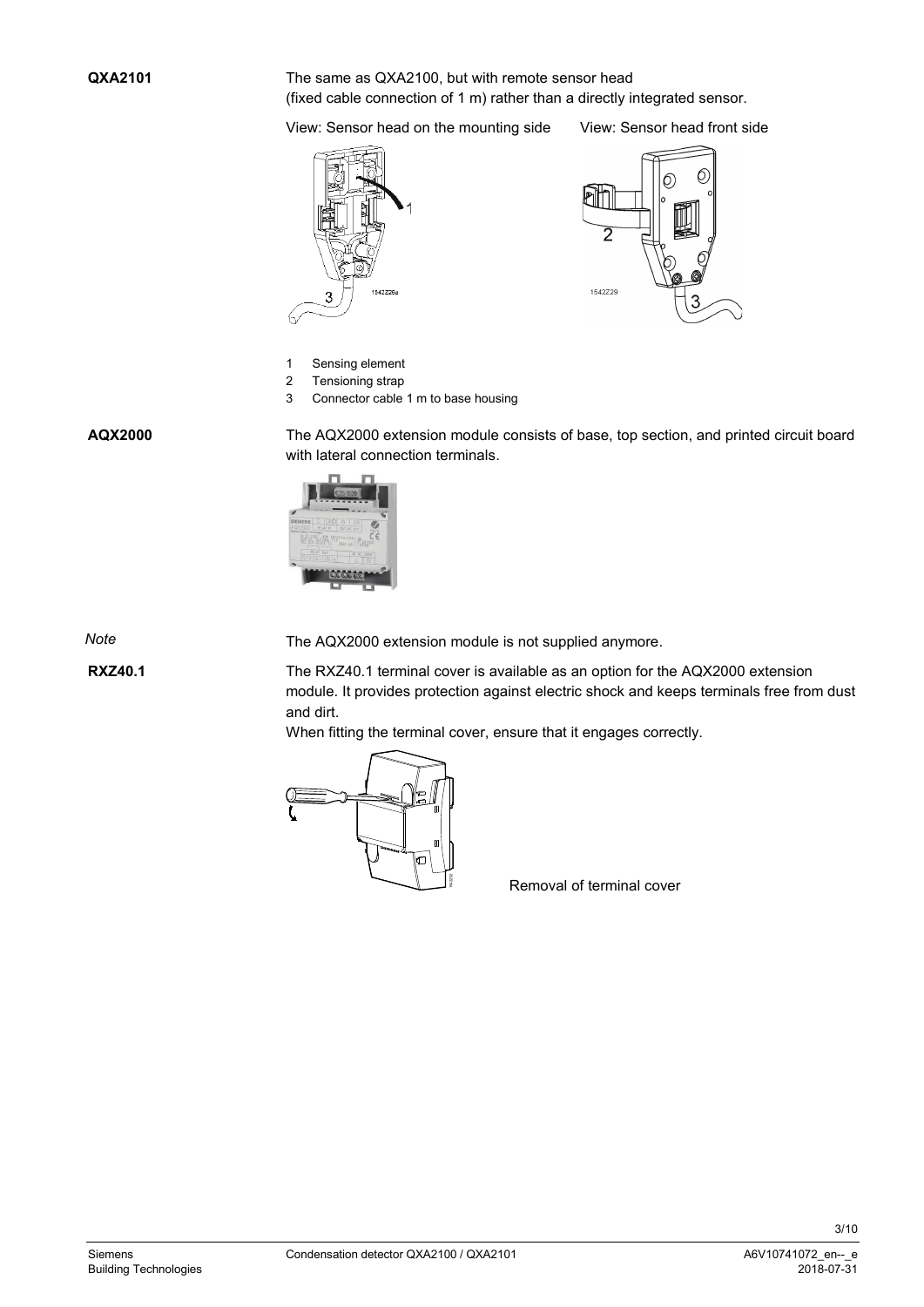# **Type summary**

|                                                             | Type                                                                                                                                                                                                                                                                                                                                                                                                                                                                                                                          | Order number | Designation                                |  |
|-------------------------------------------------------------|-------------------------------------------------------------------------------------------------------------------------------------------------------------------------------------------------------------------------------------------------------------------------------------------------------------------------------------------------------------------------------------------------------------------------------------------------------------------------------------------------------------------------------|--------------|--------------------------------------------|--|
|                                                             | QXA2100                                                                                                                                                                                                                                                                                                                                                                                                                                                                                                                       | S55770-T375  | Condensation monitor.                      |  |
|                                                             | QXA2101                                                                                                                                                                                                                                                                                                                                                                                                                                                                                                                       | S55770-T376  | Condensation monitor with<br>offset sensor |  |
| Scope of delivery                                           | a QXA2100 condensation detector or<br>a QXA2101 condensation detector with offset sensor.<br>a tensioning strap for pipe diameters of 10100 mm.<br>٠<br>thermal conductive paste.<br>mounting instructions.                                                                                                                                                                                                                                                                                                                   |              |                                            |  |
| <b>Accessories</b>                                          | Type                                                                                                                                                                                                                                                                                                                                                                                                                                                                                                                          | Order number | Designation                                |  |
|                                                             | AQX2000                                                                                                                                                                                                                                                                                                                                                                                                                                                                                                                       | BPZ:AQX2000  | Extension module <sup>*)</sup>             |  |
|                                                             | RXZ40.1<br>*) Not supplied anymore                                                                                                                                                                                                                                                                                                                                                                                                                                                                                            | BPZ:RXZ40.1  | <b>Terminal cover</b>                      |  |
| <b>Equipment</b><br>combinations                            | All devices that<br>can work with AC/DC 24 V power and the condensation signal from the potential<br>free AC/DC 130 V relay changeover contact<br>with the help of the AQX2000 extension module, with AC 230 V power, it can work<br>the condensation signal from potential free AC/DC 12250 V relay changeover<br>contact.                                                                                                                                                                                                   |              |                                            |  |
| <b>Notes</b>                                                |                                                                                                                                                                                                                                                                                                                                                                                                                                                                                                                               |              |                                            |  |
| <b>Engineering</b>                                          | The AQX2000*) extension module is operated with AC 230 V power. It provides<br>AC 24 V power for the condensation detector and the condensation signal on the<br>potential free AC/DC 12250 V relay changeover contact.<br>*) not available any more                                                                                                                                                                                                                                                                          |              |                                            |  |
| <b>Mounting</b><br>Condensation detector<br>QXA2100/QXA2101 | • Pipe mounting with tensioning strap (pipe diameter 10100 mm)<br>• Surface-mounting on walls or ceilings with 4 screws<br>The condensation monitor performs its function only if the humidity sensing element<br>assumes the same temperature as the surface to be protected against condensation.<br>Please note:<br>• Apply a thin layer of thermal conductive paste on the mounting surface<br>Mount at the coldest spot of the chilled ceiling (plant)<br>Mount on the water inlet pipe on water-cooled chilled ceilings |              |                                            |  |
| Note                                                        | Protect the sensing element against aggressive chemicals and dirt, since this can<br>adversely affect the proper operation of the monitor and significantly shorten its life.<br>The condensation detector is supplied with mounting instructions.                                                                                                                                                                                                                                                                            |              |                                            |  |
| Mounting AQX2000<br>extension module AC<br>230 V            | Top hat rails EN 60 715-TH 35-7.5<br>$\bullet$<br>Wall mounted (with the help of screws)<br>$\bullet$<br>Maximum cable length to condensation detector: 20 m                                                                                                                                                                                                                                                                                                                                                                  |              |                                            |  |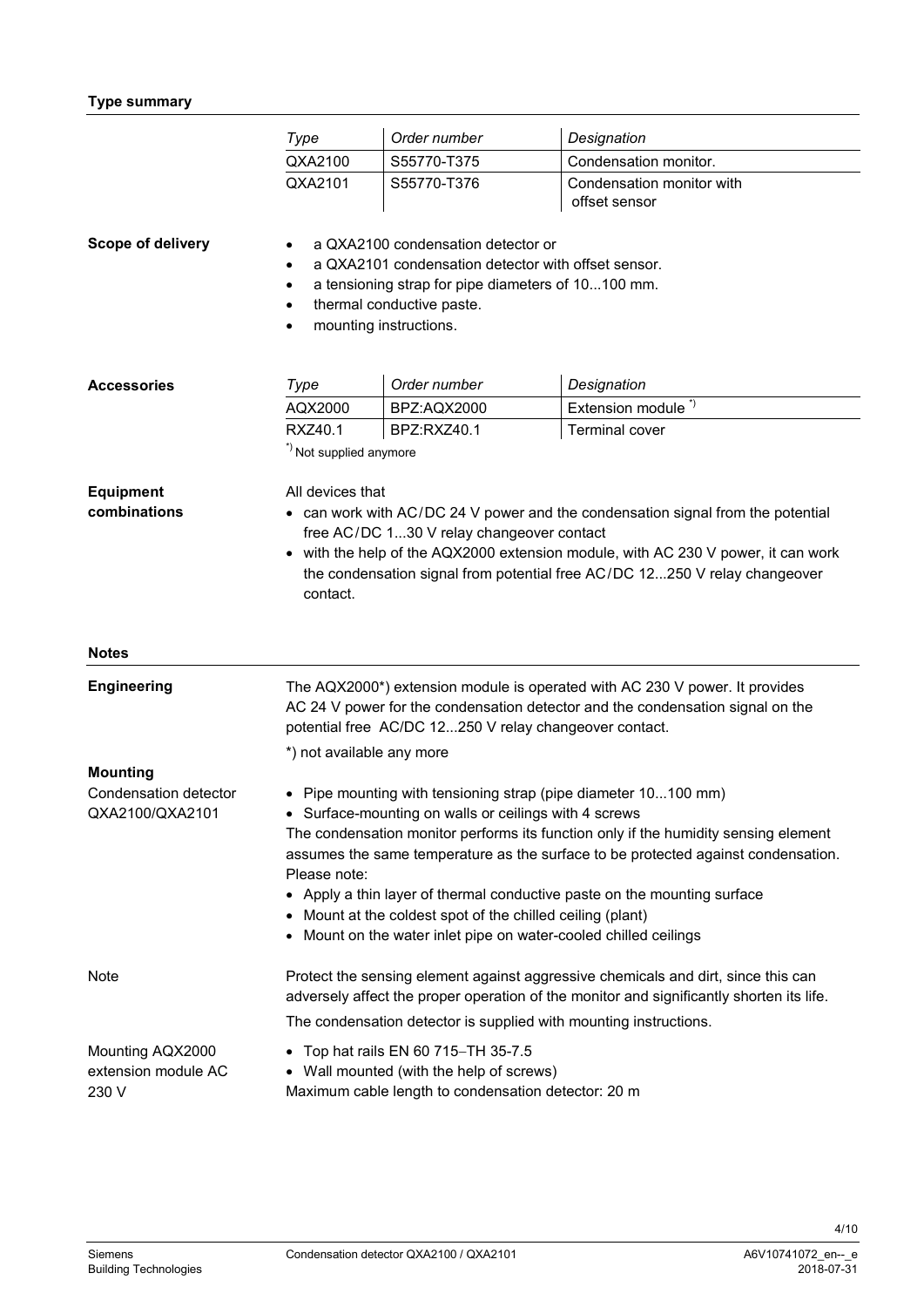| <b>Installation</b>     |                                                                                                                                                                                                                                                                                                                                                                                                               |  |  |
|-------------------------|---------------------------------------------------------------------------------------------------------------------------------------------------------------------------------------------------------------------------------------------------------------------------------------------------------------------------------------------------------------------------------------------------------------|--|--|
| <b>Caution!</b>         | <b>Electrical voltage</b><br>Electric shock<br>Work on electrical installations may only be carried out by qualified electricians or by<br>instructed persons working under the guidance and supervision of a qualified<br>electrician, in accordance with the electrical regulations.<br>Terminal cover RXZ40.1 must be used when using the AQX2000 extension module<br>$\bullet$<br>outside a closed panel. |  |  |
| Caution!                | Electrical wiring can loosen from the terminals<br>Fire hazard or risk of injury from electrical shock or<br>short circuiting<br>• Strain relief required on AC 230 V terminals. Fix<br>wiring with cable bindings (see image below) to<br>the tabs in the housing base.                                                                                                                                      |  |  |
| Commissioning           | A functional test can be conducted if needed, by exhaling slowly onto the sensing<br>element several times to simulate condensation.                                                                                                                                                                                                                                                                          |  |  |
| <b>Note</b>             | Do not expose the sensing element to tap water as this can cause electrolytic<br>corrosion.                                                                                                                                                                                                                                                                                                                   |  |  |
| Power lines<br>AC 230 V | Local regulations regulate sizing and fusing of power lines. Power lines must be fused<br>in the extension module AQX2000 with strain relief (see Engineering).                                                                                                                                                                                                                                               |  |  |
| <b>Disposal</b>         | The device is considered electrical and electronic equipment for disposal in terms of the<br>applicable European Directive and may not be disposed of as domestic garbage.<br>Dispose of the device through channels provided for this purpose.<br>Comply with all local applicable requisitions                                                                                                              |  |  |

• Comply with all local, applicable regulations

л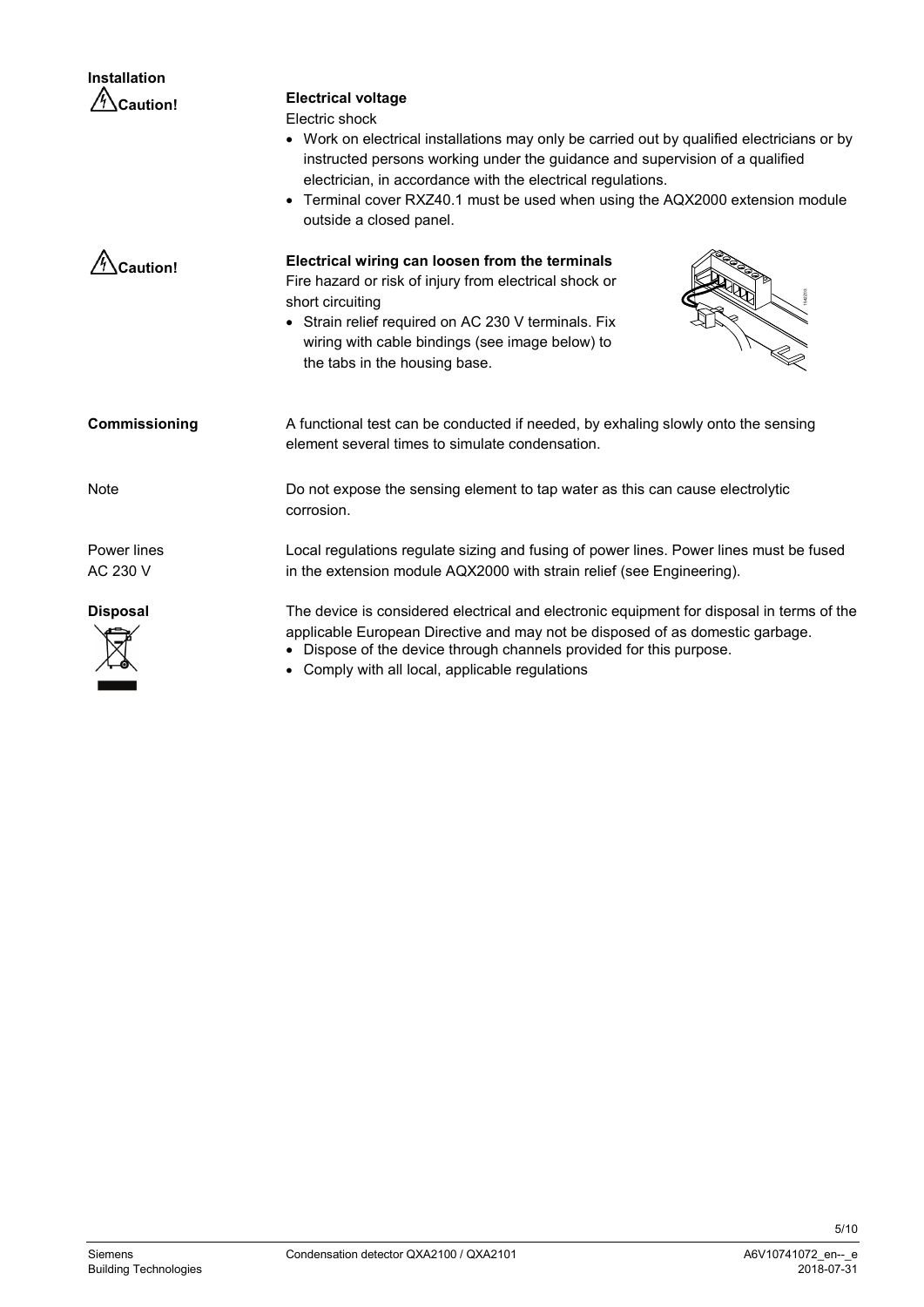# **QXA2100, QXA2101**

| Power supply $G(G+), G(0(G-))$  | Operating voltage                                                               | SELV/PELV AC/DC 24 V $\pm$ 20 %                                                                                                                          |  |  |  |
|---------------------------------|---------------------------------------------------------------------------------|----------------------------------------------------------------------------------------------------------------------------------------------------------|--|--|--|
|                                 | Frequency                                                                       | 50/60 Hz                                                                                                                                                 |  |  |  |
|                                 | Power consumption                                                               | Max. 1 VA                                                                                                                                                |  |  |  |
|                                 | <b>External fuse</b>                                                            | Transformer with secondary<br>current limit of max. 10 A or<br>external secondary current fuse<br>$\bullet$<br>with max. T 10 A non-renewable<br>fuse or |  |  |  |
|                                 |                                                                                 | max. C 13 A circuit breaker                                                                                                                              |  |  |  |
|                                 |                                                                                 | Required under all circumstances                                                                                                                         |  |  |  |
| Functional data                 | Switching point on increase in humidity                                         | $95 + 4$ % r. h.                                                                                                                                         |  |  |  |
|                                 | Switching differential (fixed)                                                  | Approx. 5 % r. h.                                                                                                                                        |  |  |  |
|                                 | Response time in static air                                                     |                                                                                                                                                          |  |  |  |
|                                 | 80 to 99 % r. h.                                                                | Max. 3 min                                                                                                                                               |  |  |  |
|                                 | 99 to 80 % r. h.                                                                | Max. 3 min                                                                                                                                               |  |  |  |
| Output Q11, Q12, Q14            | Relay output                                                                    | Potential free changeover contact                                                                                                                        |  |  |  |
|                                 | Current range at AC/DC 24 V<br>Starting current at AC/DC 24 V                   | $0,021(1)$ A                                                                                                                                             |  |  |  |
|                                 | Switching capacity                                                              | $\leq$ 5 A for $\leq$ 20 ms<br>min. AC/DC 1 V, 1 mA                                                                                                      |  |  |  |
|                                 |                                                                                 | max. AC/DC 30 V, 1 A                                                                                                                                     |  |  |  |
|                                 | <b>External fuse</b>                                                            | <b>External fuse at max. T 4 A non-</b>                                                                                                                  |  |  |  |
|                                 |                                                                                 | renewable fuse required                                                                                                                                  |  |  |  |
| Connections                     | Mechanical                                                                      | strap-on band for pipe Ø 10100 mm                                                                                                                        |  |  |  |
|                                 | <b>Electrical connections</b>                                                   |                                                                                                                                                          |  |  |  |
|                                 | Screw terminals for                                                             | $1.5$ mm <sup>2</sup>                                                                                                                                    |  |  |  |
|                                 | Housing                                                                         | IP 40 per EN 60 529                                                                                                                                      |  |  |  |
| Protective data                 | <b>Protection class</b>                                                         | III as per EN 60 730                                                                                                                                     |  |  |  |
|                                 |                                                                                 |                                                                                                                                                          |  |  |  |
| <b>Environmental conditions</b> | Transport to                                                                    | IEC 60 721-3-2                                                                                                                                           |  |  |  |
|                                 | Climatic conditions                                                             | Class 2K2                                                                                                                                                |  |  |  |
|                                 | Temperature                                                                     | $-25+60$ °C                                                                                                                                              |  |  |  |
|                                 | Humidity<br><b>Mechanical conditions</b>                                        | $<$ 95 % r. h.                                                                                                                                           |  |  |  |
|                                 |                                                                                 | Class 2M2<br>IEC 60 721-3-3                                                                                                                              |  |  |  |
|                                 | Operation to<br>Climatic conditions                                             | Class 3K5                                                                                                                                                |  |  |  |
|                                 | Temperature (housing with electronics)                                          | $-5+50$ °C                                                                                                                                               |  |  |  |
|                                 | Humidity                                                                        | 595 % r. h. (noncondensing)                                                                                                                              |  |  |  |
|                                 | <b>Mechanical conditions</b>                                                    | Class 3M2                                                                                                                                                |  |  |  |
| Directives, standards           | Product standard<br>Automatic electronic controls for household and similar use |                                                                                                                                                          |  |  |  |
|                                 | EN 60730-1                                                                      |                                                                                                                                                          |  |  |  |
|                                 | EU conformity (CE)                                                              |                                                                                                                                                          |  |  |  |
|                                 | <b>RCM</b> conformity                                                           | A5W00004359<br>CB1T3302en_C1 1                                                                                                                           |  |  |  |
|                                 | EAC compliance                                                                  | Eurasian compliance                                                                                                                                      |  |  |  |
|                                 |                                                                                 |                                                                                                                                                          |  |  |  |
|                                 | Housing                                                                         | Thermoplastic, pure white, flame                                                                                                                         |  |  |  |
| Materials and colors            |                                                                                 | retardant                                                                                                                                                |  |  |  |
|                                 |                                                                                 |                                                                                                                                                          |  |  |  |
| Dimensions (weight)             | Including packaging QXA2100                                                     | $0.126$ kg                                                                                                                                               |  |  |  |
|                                 | QXA2101                                                                         | 0.126 kg                                                                                                                                                 |  |  |  |

<sup>1)</sup> Documents can be downloaded a[t http://siemens.com/bt/download.](http://siemens.com/bt/download)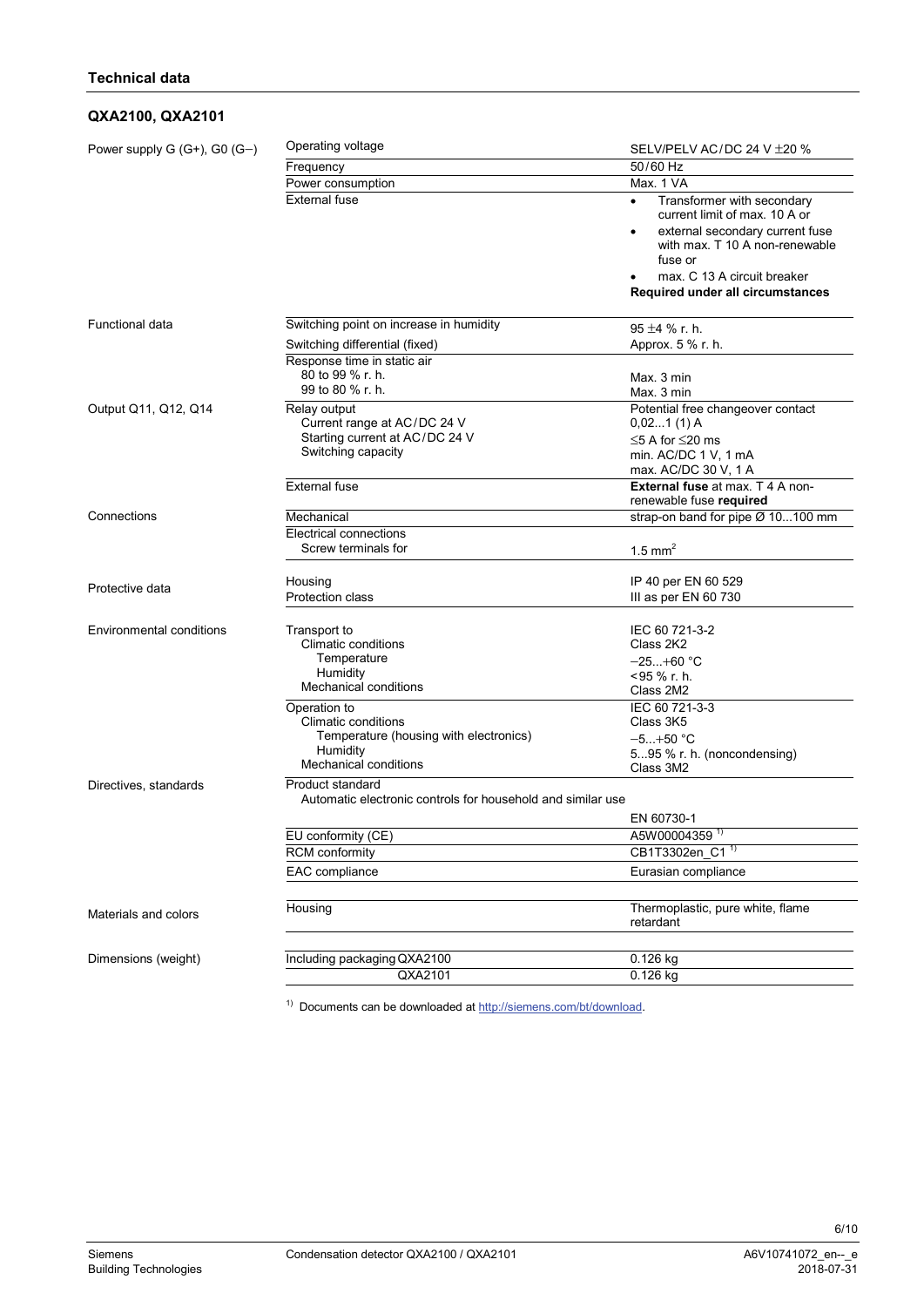# **AQX2000**

| Power L, N                      | Operating voltage                                                                      | AC 230 V $\pm$ 10 %                                                |  |  |
|---------------------------------|----------------------------------------------------------------------------------------|--------------------------------------------------------------------|--|--|
|                                 | Frequency                                                                              | 50/60 Hz                                                           |  |  |
|                                 | Power consumption                                                                      | Max. 4 VA                                                          |  |  |
|                                 | <b>External fuse</b>                                                                   | <b>External secondary current fuse</b>                             |  |  |
|                                 |                                                                                        | with max. T 10 A non-renewable                                     |  |  |
|                                 |                                                                                        |                                                                    |  |  |
|                                 |                                                                                        | fuse or                                                            |  |  |
|                                 |                                                                                        | max. C 13 A circuit breaker<br>Required under all circumstances    |  |  |
|                                 |                                                                                        |                                                                    |  |  |
| Inputs                          | Status signal input D, GND                                                             |                                                                    |  |  |
|                                 | Contact voltage                                                                        | DC 37 V (SELV/PELV))                                               |  |  |
|                                 | Contact current                                                                        | 13 mA                                                              |  |  |
| Outputs                         | Voltage output G, G0                                                                   |                                                                    |  |  |
|                                 | Rated voltage range                                                                    | AC 24 V $\pm$ 20 % (SELV/PELV)                                     |  |  |
|                                 | Frequency at AC 24 V                                                                   | 50/60 Hz                                                           |  |  |
|                                 | durable                                                                                | max. 1 VA                                                          |  |  |
|                                 | Relay output Q11, Q12, Q14                                                             | Potential free changeover contact                                  |  |  |
|                                 |                                                                                        | Not suitable for connecting to                                     |  |  |
|                                 |                                                                                        | <b>SELV/PELV circuits</b>                                          |  |  |
|                                 |                                                                                        | Line fusing requires strain relief                                 |  |  |
|                                 |                                                                                        | AC/DC 12250 V<br>0.016A                                            |  |  |
|                                 | Rated voltage range                                                                    | Min. AC/DC 12 V, 10 mA                                             |  |  |
|                                 | Rated current range                                                                    | Max. AC/DC 250 V, 6 A                                              |  |  |
|                                 | Switching capacity                                                                     | 1500 V                                                             |  |  |
|                                 | Insulation against power (L, N)                                                        |                                                                    |  |  |
|                                 | <b>External fuse</b>                                                                   | <b>External secondary current fuse</b>                             |  |  |
|                                 |                                                                                        | with max. T 6 A non-renewable fuse                                 |  |  |
|                                 |                                                                                        | or                                                                 |  |  |
|                                 |                                                                                        | max. C 6 A circuit breaker<br>Required under all circumstances     |  |  |
| Connections                     | Electrical connections                                                                 |                                                                    |  |  |
|                                 | Screw terminals for                                                                    | Max. 2 x 1.5 mm <sup>2</sup> or 1 x 2.5 mm <sup>2</sup>            |  |  |
|                                 | Wire length to QXA2100, QXA2101                                                        | Max. 20 m                                                          |  |  |
|                                 | Degree of protection of housing                                                        |                                                                    |  |  |
| Protective data                 | With terminal cover and wall-mounting without top hat rail                             |                                                                    |  |  |
|                                 |                                                                                        |                                                                    |  |  |
|                                 |                                                                                        | IP30 to EN 60 529                                                  |  |  |
|                                 | Safety class to EN 60 730                                                              | device suited for use with equipment of<br>safety classes I and II |  |  |
| <b>Environmental conditions</b> | Operation to                                                                           | IEC 60 721-3-3                                                     |  |  |
|                                 | Climatic conditions                                                                    | Class 3K5                                                          |  |  |
|                                 | Temperature (housing with electronics)                                                 | –5…+50 °C                                                          |  |  |
|                                 | Humidity                                                                               | <85 % r. h.                                                        |  |  |
|                                 | Mechanical conditions                                                                  | Class 3M2                                                          |  |  |
|                                 | Transport to                                                                           | IEC 60 721-3-2                                                     |  |  |
|                                 | Climatic conditions                                                                    | Class 2K2                                                          |  |  |
|                                 | Temperature                                                                            | $-25+60$ °C                                                        |  |  |
|                                 | Humidity                                                                               | <95 % r. h.                                                        |  |  |
|                                 | Mechanical conditions                                                                  | Class 2M2                                                          |  |  |
| Directives, standards           | <b>Product standard</b><br>Automatic electronic controls for household and similar use |                                                                    |  |  |
|                                 |                                                                                        | EN 60730-1                                                         |  |  |
|                                 | EU conformity (CE)                                                                     | CE1T1542xx <sup>1</sup>                                            |  |  |
|                                 | <b>RCM</b> conformity                                                                  | CB1T3302en_C1 <sup>1)</sup>                                        |  |  |
|                                 |                                                                                        |                                                                    |  |  |
|                                 | EAC compliance                                                                         | Eurasian compliance                                                |  |  |
|                                 | Housing                                                                                | $ABS + PC$                                                         |  |  |
| Materials                       | <b>Terminal cover</b>                                                                  | $ABS + PC$                                                         |  |  |
|                                 |                                                                                        |                                                                    |  |  |
| Dimensions (weight)             | Including packaging                                                                    | $0.2$ kg                                                           |  |  |
|                                 |                                                                                        |                                                                    |  |  |
|                                 | <sup>1)</sup> Documents can be downloaded at http://siemens.com/bt/download.           |                                                                    |  |  |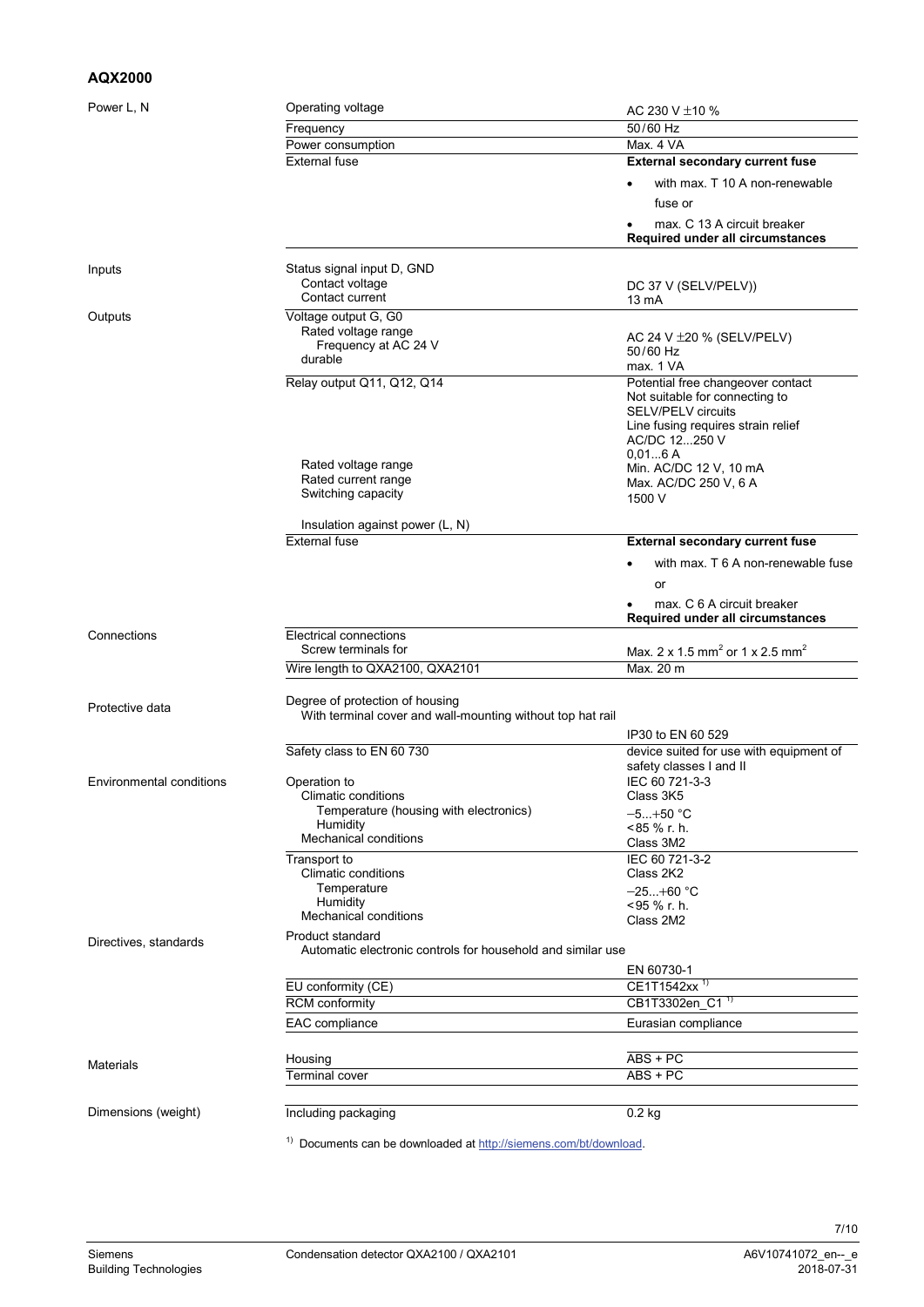### **Connection diagrams**

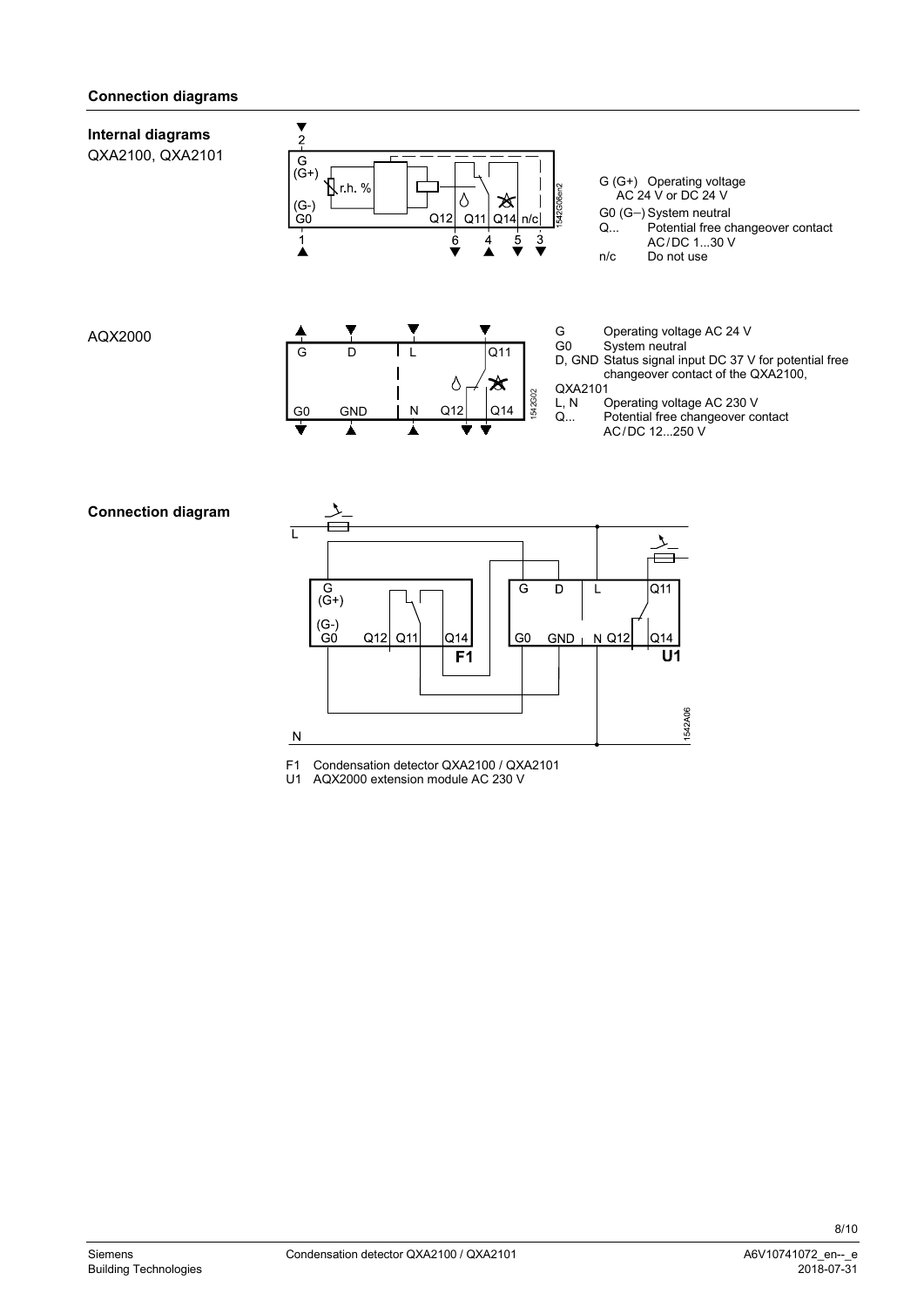#### **Dimensions**

#### **QXA2100**



**QXA2101**



**AQX2000**





Dimensions in mm Top hat rails